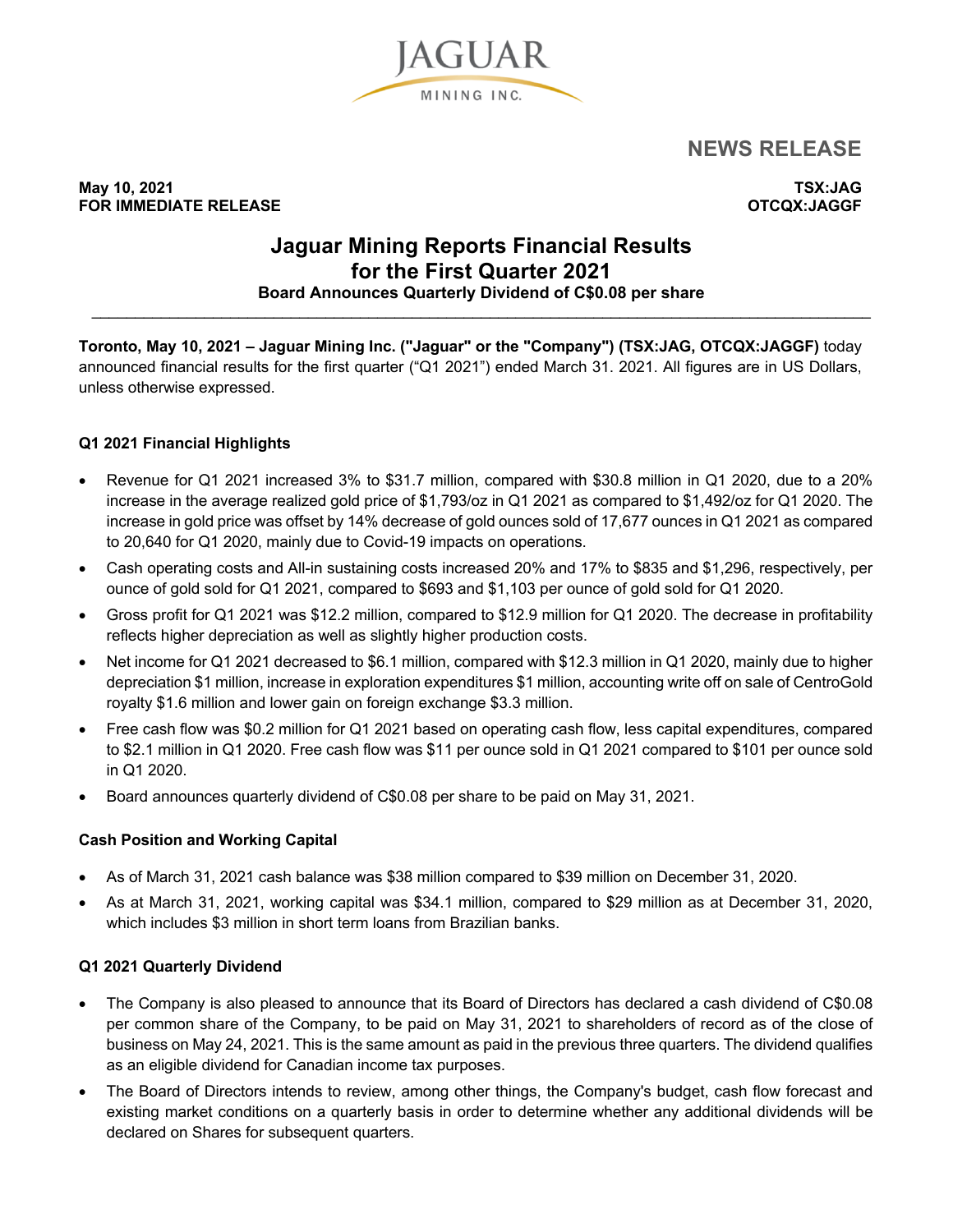Vern Baker, President and CEO of Jaguar Mining stated: "I am very pleased to have Jaguar entering Q2 in excellent financial health. Jaguar enters the second quarter of this year with a strong cash balance, increased working capital, and a commitment to build on the capital investment and exploration effort that were maintained in the past quarter. I believe that the commitment to invest in the future of Jaguar will lead to increasing resources and reserves to sustain our production levels and to grow through the utilization of unused capital capacity Jaguar has available."

Vern added, "The Company faced its greatest impact from Covid-19 in Q1 2021 as approximately 30% of our employees and contractors, the vast majority of which were in our operating division, spent some portion of time on leave as a result of either contracting the virus or in quarantine. This negatively impacted our overall financial and operating performance and metrics throughout the first quarter".

"The current wave of Covid-19 in Brazil appears to have passed its peak and is thankfully starting to recede in Q2 2021. We are seeing the same trends at our operations. I expect that production will ramp up to our sustainable levels of about 25,000 ounces per quarter as Covid-19 impacts continue to recede."

## **Q1 2021 Financial Results**

| (\$ thousands, except where indicated)               | Three months ended<br>March 31, |        |
|------------------------------------------------------|---------------------------------|--------|
|                                                      | 2021                            | 2020   |
| <b>Financial Data</b>                                |                                 |        |
| Revenue                                              | \$<br>31,686                    | 30,801 |
| Operating costs                                      | 14,761                          | 14,297 |
| Depreciation                                         | 4,759                           | 3,625  |
| Gross profit                                         | 12,166                          | 12,879 |
| Net income (loss)                                    | 6,109                           | 12,275 |
| Per share ("EPS")                                    | 0.08                            | 0.02   |
| EBITDA <sup>1</sup>                                  | 13,073                          | 18,401 |
| Adjusted EBITDA <sup>1,2</sup>                       | 11,948                          | 14,043 |
| Adjusted EBITDA per share <sup>1</sup>               | 0.16                            | 0.02   |
| Cash operating costs (per ounce sold) $1$            | 835                             | 693    |
| All-in sustaining costs (per ounce sold) $1$         | 1,296                           | 1,103  |
| Average realized gold price (per ounce) <sup>1</sup> | 1,793                           | 1,492  |
| Cash generated from operating activities             | 6,466                           | 8,634  |
| Free cash flow <sup>1</sup>                          | 197                             | 2,083  |
| Free cash flow (per ounce sold) $1$                  | 11                              | 101    |
| Sustaining capital expenditures <sup>1</sup>         | 6,269                           | 6,551  |
| Non-sustaining capital expenditures <sup>1</sup>     | 2,808                           | 857    |
| Total capital expenditures                           | 9,077                           | 7,408  |

<sup>1</sup> Average realized gold price, sustaining and non-sustaining capital expenditures, cash operating costs and all-in sustaining costs, adjusted operating cash flow, free cash flow, EBITDA and adjusted EBITDA, and adjusted EBITDA per share are non-IFRS financial performance measures with no standard definition under IFRS. Refer to the Non-IFRS Financial Performance Measures section of the MD&A.

2 Adjusted EBITDA excludes non-cash items such as impairment and write downs. For more details refer to the Non-IFRS Performance Measures section of the MD&A.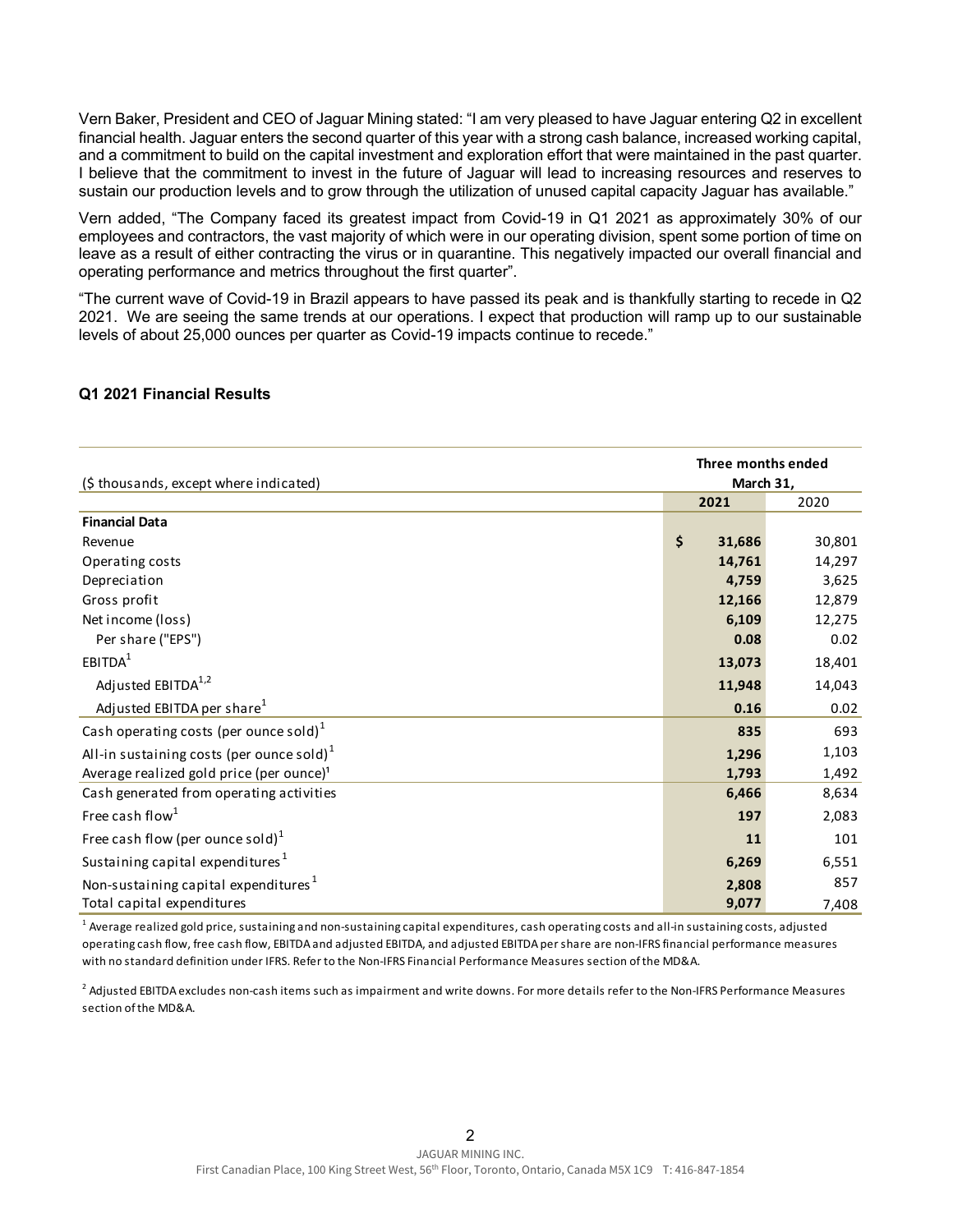|                                                       | Three months ended<br>March 31, |        |
|-------------------------------------------------------|---------------------------------|--------|
|                                                       | 2021                            | 2020   |
| <b>Operating Data</b>                                 |                                 |        |
| Gold produced (ounces)                                | 18,160                          | 21,008 |
| Gold sold (ounces)                                    | 17,677                          | 20,640 |
| Primary development (metres)                          | 878                             | 1,439  |
| Secondary development (metres)                        | 1,138                           | 602    |
| Definition, infill, and exploration drilling (metres) | 19,090                          | 14,545 |

#### **Qualified Person**

Scientific and technical information contained in this press release has been reviewed and approved by Jonathan Victor Hill, BSc (Hons) (Economic Geology - UCT), FAUSIMM, Vice President Geology and Exploration, who is also an employee of Jaguar Mining Inc., and is a "qualified person" as defined by National Instrument 43-101 - *Standards of Disclosure for Mineral Projects* ("NI 43-101").

### **The Iron Quadrangle**

The Iron Quadrangle has been an area of mineral exploration dating back to the 16th century. The discovery in 1699–1701 of gold contaminated with iron and platinum-group metals in the southeastern corner of the Iron Quadrangle gave rise to the name of the town Ouro Preto (Black Gold). The Iron Quadrangle contains world-class multi-million-ounce gold deposits such as Morro Velho, Cuiabá, and São Bento. Jaguar holds the second largest gold land position in the Iron Quadrangle with just over 25,000 hectares.

## **About Jaguar Mining Inc.**

Jaguar Mining Inc. is a Canadian-listed junior gold mining, development, and exploration company operating in Brazil with three gold mining complexes and a large land package with significant upside exploration potential from mineral claims. The Company's principal operating assets are located in the Iron Quadrangle, a prolific greenstone belt in the state of Minas Gerais and include the Turmalina Gold Mine Complex and Caeté Mining Complex (Pilar and Roça Grande Mines, and Caeté Plant). The Company also owns the Paciência Gold Mine Complex, which has been on care and maintenance since 2012. The Roça Grande Mine has been on temporary care and maintenance since April 2019. Additional information is available on the Company's website at www.jaguarmining.com. **For further information please contact:**

Vernon Baker Chief Executive Officer Jaguar Mining Inc. vernon.baker@jaguarmining.com 416-847-1854

Hashim Ahmed Chief Financial Officer Jaguar Mining Inc. hashim.ahmed@jaguarmining.com 416-847-1854

## **Forward-Looking Statements**

*Certain statements in this news release constitute "forward-looking information" within the meaning of applicable Canadian securities*  legislation. Forward-looking statements and information are provided for the purpose of providing information about management's *expectations and plans relating to the future. All of the forward-looking information made in this news release is qualified by the cautionary statements below and those made in our other filings with the securities regulators in Canada. Forward-looking information contained in forward-looking statements can be identified by the use of words such as "are expected," "is forecast," "is targeted," "approximately," "plans," "anticipates," "projects," "anticipates," "continue," "estimate," "believe" or variations of such words and phrases or statements that certain actions, events or results "may," "could," "would," "might," or "will" be taken, occur or be achieved. All statements, other than statements of historical fact, may be considered to be or include forward-looking information. This news release*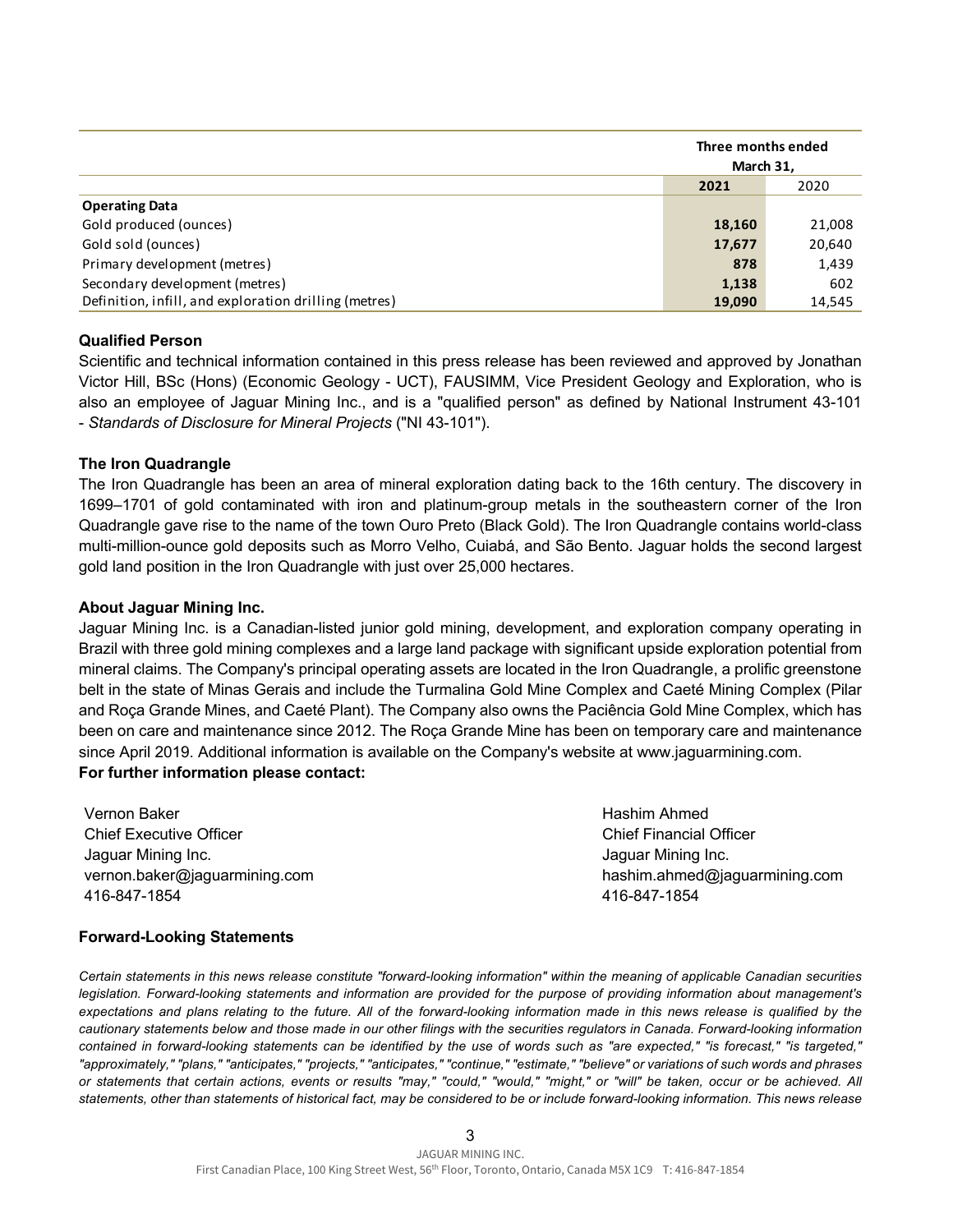*contains forward-looking information regarding, among other things, expected sales, production statistics, ore grades, tonnes milled,*  recovery rates, cash operating costs, definition/delineation drilling, the timing and amount of estimated future production, costs of *production, capital expenditures, costs and timing of the development of projects and new deposits, success of exploration, development and mining activities, currency fluctuations, capital requirements, project studies, mine life extensions, restarting suspended or disrupted operations, continuous improvement initiatives, and resolution of pending litigation. The Company has made numerous assumptions*  with respect to forward-looking information contained herein, including, among other things, assumptions about the estimated timeline *for the development of its mineral properties; the supply and demand for, and the level and volatility of the price of, gold; the accuracy of reserve and resource estimates and the assumptions on which the reserve and resource estimates are based; the receipt of necessary permits; market competition; ongoing relations with employees and impacted communities; political and legal developments in any jurisdiction in which the Company operates being consistent with its current expectations including, without limitation, the impact of any potential power rationing, tailings facility regulation, exploration and mine operating licenses and permits being obtained and renewed and/or there being adverse amendments to mining or other laws in Brazil and any changes to general business and economic conditions. Forward-looking information involves a number of known and unknown risks and uncertainties, including among others: the risk of Jaguar not meeting the forecast plans regarding its operations and financial performance; uncertainties with respect to the price of gold, labour disruptions, mechanical failures, increase in costs, environmental compliance and change in environmental legislation and regulation, weather delays and increased costs or production delays due to natural disasters, power disruptions, procurement and*  delivery of parts and supplies to the operations; uncertainties inherent to capital markets in general (including the sometimes volatile valuation of securities and an uncertain ability to raise new capital) and other risks inherent to the gold exploration, development and *production industry, which, if incorrect, may cause actual results to differ materially from those anticipated by the Company and described herein. In addition, there are risks and hazards associated with the business of gold exploration, development, mining and production, including environmental hazards, tailings dam failures, industrial accidents and workplace safety problems, unusual or unexpected geological formations, pressures, cave-ins, flooding, chemical spills, procurement fraud and gold bullion thefts and losses (and the risk of inadequate insurance, or the inability to obtain insurance, to cover these risks). Accordingly, readers should not place undue reliance on forward-looking information.*

*For additional information with respect to these and other factors and assumptions underlying the forward-looking information made in this news release, see the Company's most recent Annual Information Form and Management's Discussion and Analysis, as well as other public disclosure documents that can be accessed under the issuer profile of "Jaguar Mining Inc." on SEDAR at www.sedar.com. The forward-looking information set forth herein reflects the Company's reasonable expectations as at the date of this news release and is subject to change after such date. The Company disclaims any intention or obligation to update or revise any forward-looking information, whether as a result of new information, future events or otherwise, other than as required by law. The forward-looking information contained in this news release is expressly qualified by this cautionary statement.*

#### **Non-IFRS Measures**

This news release provides certain financial measures that do not have a standardized meaning prescribed by IFRS. Readers are cautioned to review the below stated footnotes where the Company expands on its use of non-IFRS measures.

- *1. Cash operating costs and cash operating cost per ounce are non-IFRS measures. In the gold mining industry, cash operating costs and cash operating costs per ounce are common performance measures but do not have any standardized meaning. Cash operating costs are derived from amounts included in the Consolidated Statements of Comprehensive Income (Loss) and include mine-site operating costs such as mining, processing and administration, as well as royalty expenses, but exclude depreciation, depletion, share-based payment expenses, and reclamation costs. Cash operating costs per ounce are based on ounces produced and are calculated by dividing cash operating costs by commercial gold ounces produced; US\$ cash operating costs per ounce produced are derived from the cash operating costs per ounce produced translated using the average Brazilian Central Bank R\$/US\$ exchange rate. The Company discloses cash operating costs and cash operating costs per ounce, as it believes those measures provide valuable assistance to investors and analysts in evaluating the Company's operational performance and ability to generate cash flow. The most directly comparable measure prepared in accordance with IFRS is total production costs. A reconciliation of cash operating costs per ounce to total production costs for the most recent reporting period, the quarter ended March 31. 2021, is set out in the Company's first quarter 2020 Management Discussion and Analysis (MD&A) filed on SEDAR at www.sedar.com.*
- *2. All-in sustaining cost is a non-IFRS measure. This measure is intended to assist readers in evaluating the total costs of producing gold*  from current operations. While there is no standardized meaning across the industry for this measure, except for non-cash items the *Company's definition conforms to the all-in sustaining cost definition as set out by the World Gold Council in its guidance note dated June 27, 2013. The Company defines all-in sustaining cost as the sum of production costs, sustaining capital (capital required to maintain current operations at existing levels), corporate general and administrative expenses, and in-mine exploration expenses. Allin sustaining cost excludes growth capital, reclamation cost accretion related to current operations, interest and other financing costs,*